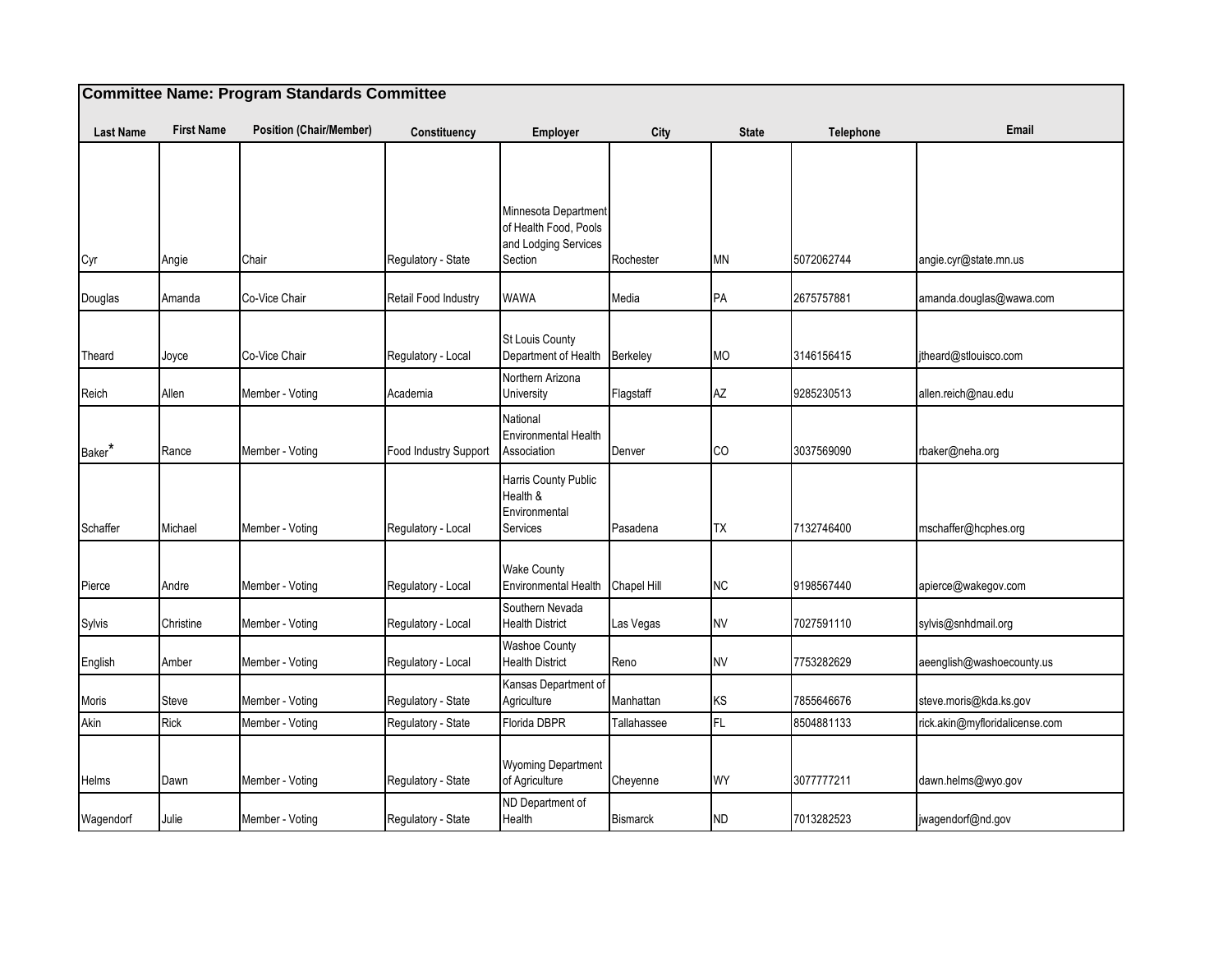|                    |         |                     |                             | <b>Publix Super Markets</b>                                   |                     |           |                       |                                |
|--------------------|---------|---------------------|-----------------------------|---------------------------------------------------------------|---------------------|-----------|-----------------------|--------------------------------|
| Roberson           | Michael | Member - Voting     | Retail Food Industry        | Inc.                                                          | Lakeland            | FL.       | 8636881188 ext. 32422 | Michael.Roberson@publix.com    |
| Eben               | Craig   | Member - Voting     | Retail Food Industry        | <b>CVS</b>                                                    | Woonsocket          | RI        | 7324212902            | Craig.Eben@CVSHealth.com       |
| Funk               | Joshua  | Member - Voting     | Food Service Industry       | <b>KFC</b>                                                    | Louisville          | KY        | 8129897605            | Joshua.Funk@yum.com            |
| Slowinski          | Traci   | Member - Voting     | Food Industry Support       | EtQ                                                           | Farmingdale         | NY.       | 3034160701            | traslow@hotmail.com            |
| O'Donnell          | James   | Member - Voting     | Food Industry Support       | Hussman Corp.                                                 | <b>Bridgeton</b>    | <b>MO</b> | 3142984778            | james.odonnell@hussmann.com    |
| <b>Belmont</b>     | Jeff    | Member - Voting     | Food Industry Support       | National Registry of<br><b>Food Safety</b><br>Professionals   | Orlando             | FL        | 4073523830            | jbelmont@nrfsp.com             |
| Read               | David   | Member - Voting     | Food Industry Support       | International Food<br><b>Protection Training</b><br>Institute | <b>Battle Creek</b> | ΜI        | 2694412995            | david.read@ifpti.org           |
| Hranek             | Emily   | Member - Voting     | Retail Food Industry        | Dunkin' Brands                                                | Canton              | МA        | 7817373277            | emily.hranek@dunkinbrands.com  |
| Brown-Timley       | Vakesha | Member - Voting     | Regulatory - State          | FL Department of<br>Health                                    | Tallahassee         | FL        | 8502454444            | vakesha.brown@flhealth.gov     |
| Gilliam            | Scott   | Member - Voting     | Processing Food<br>Industry | Meijer                                                        | Grandville          | MI        | 6162496043            | foodczar1@comcast.net          |
| Frias              | Liza    | Member - "At Large" | Regulatory - Local          | OC Health Care<br>Agency -<br><b>Environmental Health</b>     | Santa Ana           | СA        | 7144336015            | LFrias@ochca.com               |
| Arbizu             | Tom     | Member - "At Large" | Regulatory - State          | Texas Department of<br><b>State Health Services</b>           | Austin              | ТX        | 5128346770            | tom.arbizu@dshs.state.tx.us    |
| <b>Baldwin</b>     | Tanja   | Member - "At Large" | Regulatory - Local          | Southern Nevada<br><b>Health District</b>                     | Las Vegas           | NV        | 7027591637            | baldwin@snhdmail.org           |
| Click              | Krista  | Member - "At Large" | Regulatory - State          | Indiana State Dept of<br>Health                               | Indianapolis        | IN        | 3172348570            | kclick@isdh.in.gov             |
| Corchado<br>Torres | LIZ     | Member - "At Large" | Food Industry Support       | <b>NRFSP</b>                                                  | Orlando             | FL        | 4073523883            | lcorchado@nrfsp.com            |
| Diersen            | Nancy   | Member - "At Large" | Regulatory - State          | Virginia Department of<br>Health/OEHS                         | Richmond            | VA        | 8048647463            | Nancy.Diersen@vdh.virginia.gov |
| Dunleavy           | Sean    | Member - "At Large" | Regulatory - State          | MI Department of<br>Agriculture & Rural<br>Development        | Lansing             | MI        | 5172438895            | dunleavys@michigan.gov         |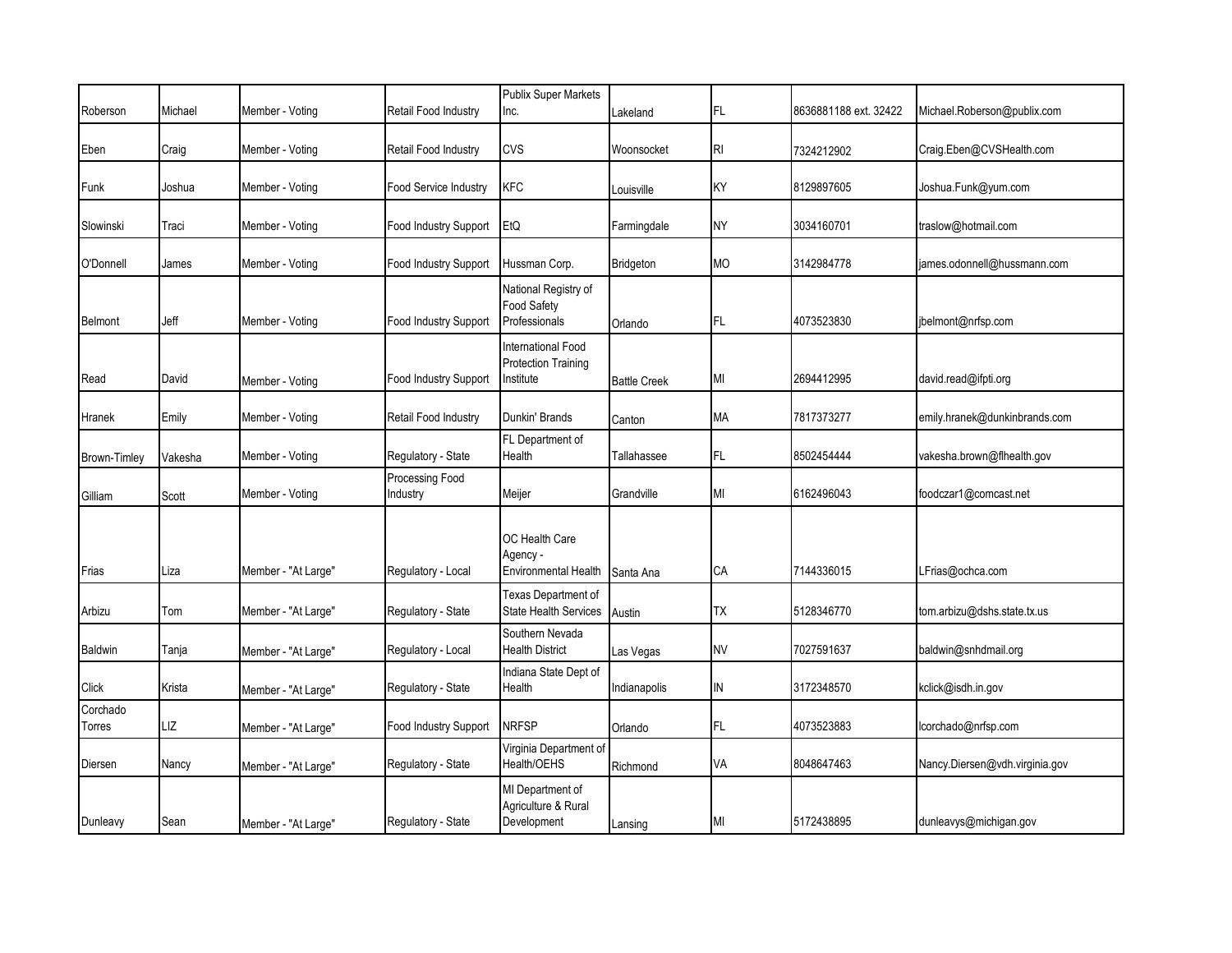| Erwin      | Robert   | Member - "At Large"      | Regulatory - Local           | Fairfax County Health<br>Department                        | Fairfax          | VA        | 7032468430         | robert.erwin@fairfaxcounty.gov         |
|------------|----------|--------------------------|------------------------------|------------------------------------------------------------|------------------|-----------|--------------------|----------------------------------------|
| Gilliland  | Robert   | Member - "At Large"      | Regulatory - Local           | Kansas City                                                | Kansas City      | MO        | 8165136181         | rob.gilliland@kcmo.org                 |
| Howard     | Jeremy   | Member - "At Large"      | <b>Food Industry Support</b> | StateFoodSafety.com                                        |                  | UT        | 8014941416         | ihoward@statefoodsafety.com            |
| Knopff     | Kirsten  | Member - "At Large"      | Regulatory - State           | Minnesota Department<br>of Agriculture                     | St. Paul         | <b>MN</b> | 6512302157         | kirsten.knopff@state.mn.us             |
| Mack       | James    | Member - "At Large"      | Regulatory - State           | Wisconsin Department<br>of Health Services                 | Madison          | WI        | 6082668351         | james.mack@wisconsin.gov               |
| MacLeod    | Michael  | Member - "At Large"      | Retail Food Industry         | Big Y Foods Inc.                                           | Springfield      | MA        | 4135044453         | mmacleod@bigy.com                      |
| Mickiewicz | Courtney | Member - "At Large"      | Regulatory - State           | VA Dept of Agriculture Virginia Beach                      |                  | VA        | 7573633840         | Courtney.Mickiewicz@vdacs.virginia.gov |
| Morales    | David    | Member - "At Large"      | Regulatory - Local           | Maricopa County<br>Environmental<br><b>Services</b>        | Phoenix          | <b>AZ</b> | 6025063408         | dmorales@mail.maricopa.gov             |
| Pearson    | Peri     | Member - "At Large"      | Regulatory - State           | Virginia Department of<br>Health/OEHS                      | Richmond         | VA        | 8048647463         | Peri.Pearson@vdh.virginia.gov          |
| Pohjola    | Carrie   | Member - "At Large"      | Regulatory - State           | State of Wisconsin<br>Department of Health<br>Services     | Madison          | WI        | 7155799487         | Carrie.Pohjola@wisconsin.gov           |
| Sax        | Joanne   | Member - "At Large"      | Regulatory - State           | Colorado Department<br>of Public Health and<br>Environment | Denver           | CO        | 3036923624         | Joanne.Sax@state.co.us                 |
| Speltz     | Mark     | Member - "At Large"      | Regulatory - State           | lowa Department of<br>Inspections and<br>Appeals           | Des Moines       | IA        | 5156693266         | mark.speltz@dia.iowa.gov               |
| Steele     | James    | Member - "At Large"      | Food Service Industry        | Walt Disney World                                          | Lake Buena Vista | FL.       | 3213951665         | james.steele@disney.com                |
| Watts      | Debbie   | Member - "At Large"      | Regulatory - Local           | Tulsa Health<br>Department                                 | Tulsa            | OK        | 9185954305         | dwatts@tulsa-health.org                |
| Lawrence   | David    | Member - "At Large"      | Regulatory - Local           | Fairfax County Health<br>Department                        | Fairfax          | VA        | 703246-8435        | David.Lawrence@fairfaxcounty.gov       |
| Hughes     | Stephen  | <b>FDA Consultant</b>    | Regulatory - Federal         | FDA                                                        | College Park     | MD        | 240402-2833        | Stephen.Hughes@fda.hhs.gov             |
| Kennedy    | Katey    | FDA Consultant alternate | Regulatory - Federal         | FDA                                                        | Beaverton        | 0R        | 503671-9711 ext 16 | Katey.Kennedy@fda.hhs.gov              |
| Kramer     | Adam     | <b>CDC Consultant</b>    | CDC                          | CDC                                                        |                  |           | 4044981228         | ank5@cdc.gov                           |